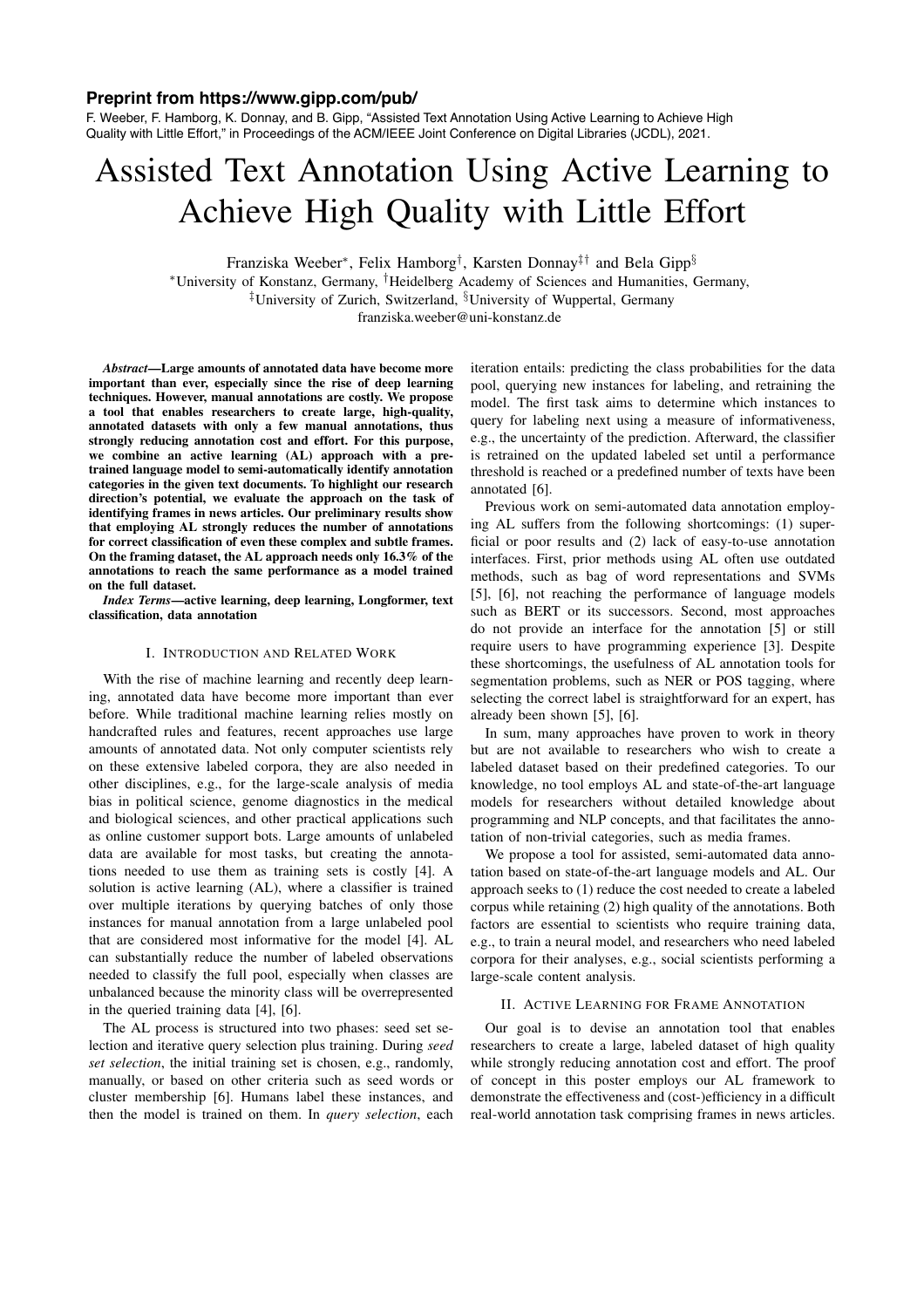Framing refers to the practice of reporting about topics from a certain perspective to shape readers' opinions.

Our tool aims to combine the strength of natural language understanding (NLU) achieved by transformer-based language models and an AL approach's efficiency. By keeping the domain expert in the loop, we enable high-quality, semiautomated labeling. We use a simple classifier consisting of a language model with a fully connected layer added on top of the classification token. This architecture demonstrates high capabilities to identify nuanced and small classes. Since we aim to classify entire articles, we use Longformer [1] to retrieve one embedding for each document. Using a pre-trained model, such as Longformer, rather than training a model from scratch is another means we employ to drastically reduce the size of the training data required.

We randomly select our seed set. In the query selection steps, we query data based on how uncertain the model is about its prediction, i.e., with the smallest margin between the two largest logits returned by the model, and retrieve their label. This query strategy is computationally simple but efficient [4].

## III. PRELIMINARY RESULTS

Our evaluation investigates how AL can reduce the amount of data required for training to still achieve high classification performance. Conceptually, our method can be applied to any classification task. For this poster, we conduct our preliminary evaluation on the previously mentioned complex labeling task. Specifically, we use the Media Frames Corpus (MFC) [2], which consists of news articles reporting on five topics published by US outlets and includes labels for 15 generic frames on the sentence and the article level. Labeling frames is difficult, even for human annotators, due to the frames' subtlety and similarity to another. We use the topic *death penalty* and select all 2,458 articles with one of three most frequently used primary frames: *Political* (10%), *Crime and Punishment* (29%), and *Legality, Constitutionality, and Jurisdiction* (61%) . We split the dataset in an AL pool (80%) and evaluate our approach on the test set of the remaining 20% of all articles.

To see if AL reduces the number of annotations required, we start by randomly sampling a seed set of 160 documents and then query 40 instances each in ten rounds based on the smallest margin of the prediction. As a baseline, we compare the active learner to a passive learner, which selects new instances randomly. The model trained on the full pool



Fig. 1. Performance of Active and Passive Learner

achieves a classification performance of  $F1_m = 84.6$ . Our AL model achieves  $F1_m = 83.5$  after having labeled 320 examples, which equals four rounds. In comparison, the maximum performance of the passive learner is  $F1m = 83.4$  with 400 training samples and six rounds, respectively (see fig. 1). On the majority class, the performance is equally good for both learners, but the AL model learns faster for the minority classes. The results highlight that the model can reach high performances trained only on a fraction of the full data pool.

Our future work includes the following expansion of our approach. First, we plan to test the model in a multi-label task on the sentence- or sequence-level, where a phrase has zero or more classes, e.g., frames in MFC. Second, we plan to investigate further strategies for selecting the seed set and the queried sets and test further selection measures, e.g., to increase the diversity and representativeness of the sets to be labeled and thus accelerate the performance increase even more. Last and most important, we need to devise a user interface for nonexpert users, e.g., that can be used by researchers even without detailed knowledge on the methodology used for the AL and classification part.

### IV. CONCLUSION

We proposed an approach for semi-automated data annotation that uses active learning and a recent language model. Our preliminary evaluation of the approach on a difficult realworld use case showed a reduction of 83*.*7% in the number of training samples required in comparison to the full data pool and a reduction of 20*.*0% in comparison to a passive learner while still maintaining high-quality classification performance  $(F1_m = 83.5$  compared to 84.6 achieved by the model on all examples). We envision integrating this approach into an annotation tool, not requiring knowledge of the methods we used. Both researchers who need data to train their models [7] and researchers who wish to perform content analyses could benefit from the tool's cost-efficiency.

#### **REFERENCES**

- [1] I. Beltagy, M. E. Peters, and A. Cohan, "Longformer: The Long-Document Transformer," arXiv:2004.05150 [cs], Apr. 2020.
- [2] D. Card, A. E. Boydstun, J. H. Gross, P. Resnik, and N. A. Smith, "The Media Frames Corpus: Annotations of Frames Across Issues," in Proceedings of the 53rd Annual Meeting of the Association for Computational Linguistics and the 7th International Joint Conference on Natural Language Processing (Volume 2: Short Papers), Beijing, China, Jul. 2015, pp. 438–444, doi: 10.3115/v1/P15-2072.
- [3] Prodigy. Explosion AI, 2021. https://prodi.gy/
- [4] B. Settles, "Active Learning Literature Survey," University of Wisconsin-Madison Department of Computer Sciences, Computer Sciences Technical Report, 2009.
- [5] M. Skeppstedt, C. Paradis, and A. Kerren, "PAL, a tool for Preannotation and Active Learning," Journal for Language Technology and Computational Linguistics, vol. 31, no. 1, pp. 81–100, 2016.
- [6] K. Tomanek, J. Wermter, and U. Hahn, "Efficient annotation with the Jena ANnotation Environment (JANE)," in Proceedings of the Linguistic Annotation Workshop on - LAW '07, Prague, Czech Republic, 2007, pp. 9–16, doi: 10.3115/1642059.1642061.
- [7] F. Hamborg and K. Donnay, "NewsMTSC: A Dataset for (Multi- )Target-dependent Sentiment Classification in Political News Articles," in Proceedings of the 16th Conference of the European Chapter of the Association for Computational Linguistics: Main Volume, Online, Apr. 2021, pp. 1663–1675.